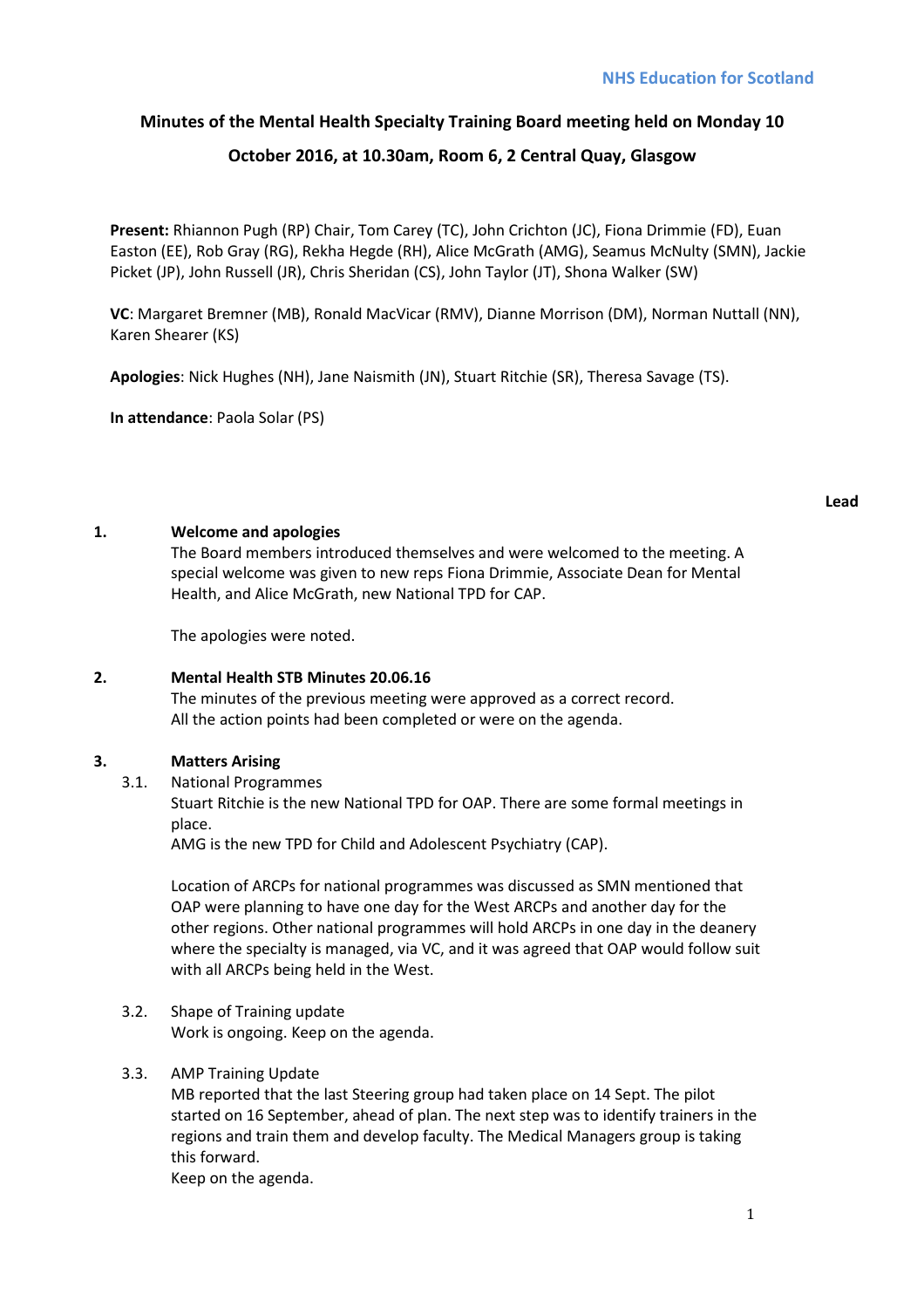### 3.4. Specialty Training Committees

The new composition of STCs and template agendas had been circulated widely. The Board agreed that it is important to continue to have representation from across all specialties and training grades locally in the STCs as well as CPT and GAP which will continue to be managed regionally through the STC structure.

Although the Board were happy with the composition and agenda, there was some concern about how decisions are made and communicated by NES to the specialties. It was felt that a consultation period would have been appropriate on this occasion. KS noted that the STC composition was based on the existing guidance. If anybody has any comments about either, they can feed them back to Rosie Baillie.

RMV noted that the document was ambiguous enough to allow for Regional Advisers to be Chairs of the STCs if that had been the previous arrangement. As long as the Chair has appropriate overview of the specialty and runs the committee according to NES requirements, RMV would have no problem with it.

The regions were asked to provide RP and RMV with their preferences for STC Chairs.

- 3.5. ST OA Psychotherapy competencies SMN is working with the RCPsych to clarify the competencies. This item can be taken off the agenda.
- 3.6. Clinical Supervisors not on the Specialist Register RMV had written to the GMC and copied the College. The GMC is going to look into it.
- 3.7. GMC Form B approval

RMV and RP had taken this to MDET who confirmed the advice to follow the GMC recommendation and fill in Form B for placements of 2 sessions a week or above.

The Board discussed briefly what to do about unplanned placements. RMV indicated that in any case there needs to be consistency across regions and specialties. The Board agreed that there will be no Form Bs for unplanned, unpredictable placements such as those which may occur OOH. KS will draft a paragraph to clarify this and will send to RP and the Board for feedback.

#### **4. Recruitment**

4.1. CT Recruitment

CT Round 2 Recruitment was held in Manchester and Budapest. Unfortunately, only 3 candidates were deemed appointable at the Budapest interviews, so it had been decided that this path was not cost-effective.

Interviews for August 2017 entry will take place on 23/24 January in Dundee.

## 4.2. ST Recruitment

ST4 recruitment will take place in March.

4.3. International Medical Training Fellowship The group felt that it was worth keeping an eye on this fellowship. **ALL**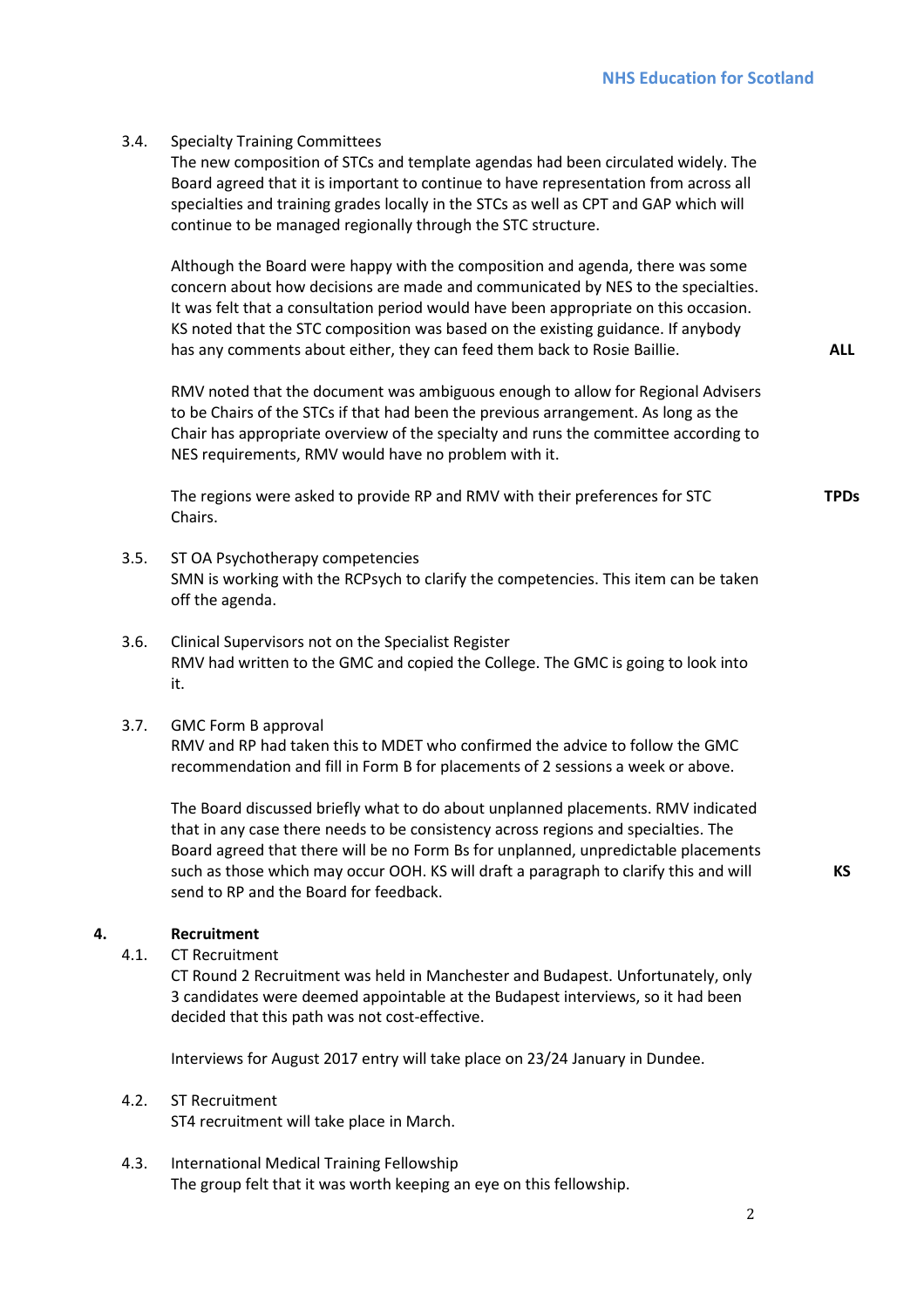### 4.4. Scotland as one Unit of Application

The Board agreed to try to make preferencing available earlier in the application process for 2018, to see if this improves recruitment. JR will take forward with the Recruitment Team, taking into account individual specialties preferences.

It is crucial to have more engagement from regions, in order to improve the way Scotland is put forward. RP will contact Fiona Muchet to see what can be done and how promotional are we allowed to be in the ScotMT website.

#### **5. Workforce**

SMN had been contacted by the Clinical Director of OAP in the North region asking for the possibility of giving up one NTN to support the establishment of a new consultant post, since there are chronic OAP trainee recruitment difficulties in the region. SMN had replied, and the group agreed, that it is not possible to do this.

### **6. Dual Training**

6.1. Forensic and Psychotherapy

JC indicated the need to clarify responsibilities of training support for the specialties as there has been some confusion due to lack of communication.

### 6.2. Other Dual posts

OA and GAP are in the process of obtaining GMC approval but they will not be ready on time for February. It was noted that one specialty is managed regionally and the other nationally, in different regions.

### **7. QM/QI**

RMV reported that the Mental Health QRP took place on 2 September. They looked at a range of data and decided on a number of visits for next year.

#### **8. Simulation and Psychiatry**

There is one College Fellow working on Simulation in Psychiatry in Scotland, using the Single Deanery structure to pull resources.

In the East region Professor Kerr has been appointed to work one day per week on Clinical Skills.

Keep this item on the agenda.

### **9. Heads of School**

The last meeting was cancelled so there was no report.

## **10. ETSC update**

JR attended the 30 Sept meeting and will forward the notes to the Board for information. The main point discussed was WPBA as Clare McKenzie is looking into standardising the number of WPBAs required across all regions, which currently is 12 WPBA and 6 Reflective practice, as per the curricula. All TPDs are asked to check the curriculum and let Clare know if there are any differences. Trainees need to be informed ASAP if there are any changes to next August's ARCPs.

#### **11. Updates**

11.1. LDD / MDET highlights

**TPD** 

**JR**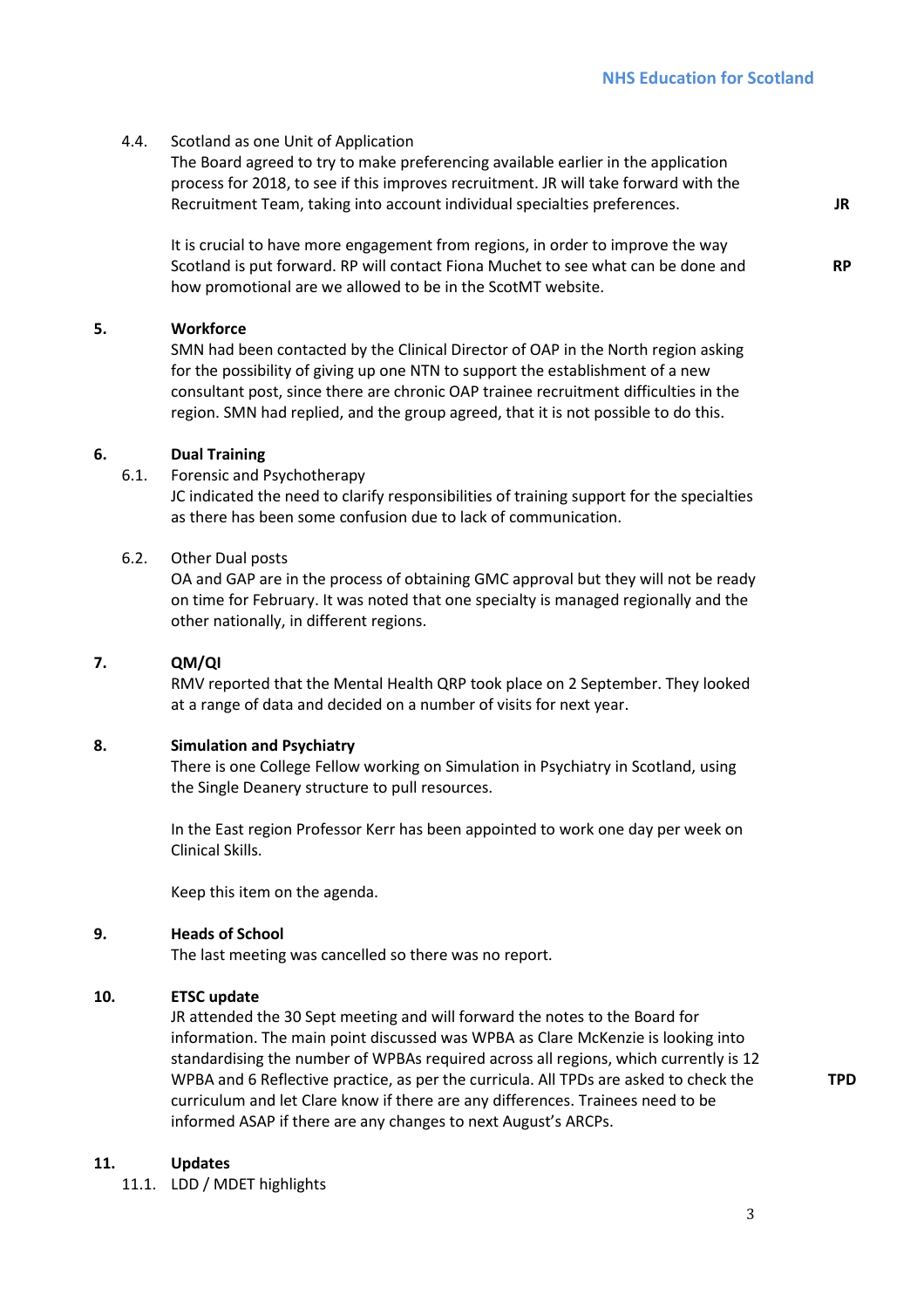RMV reported the work done regarding the TPD sessions and re-appointments. Some of them had not gone as smoothly as expected and for that he apologised.

MDET is working towards the GMC visit next year. They will know in a few months what specialties will be looked at.

- 11.2. Specialties
	- GAP No rep. RP will look for a new rep for the STB.

**RP** 

- Psychotherapy dual post CBT and GAP in the West region advertised 4 times but never filled. Trainer about to retire. Requested to change post from CBT to Psychodynamic and GAP, and review in a few years.
- OAP no update
- ID no update
- Forensic Psychiatry no update
- CPT no update
- CAP no update
- 11.3. College

Nil that had not already been covered on the agenda.

- 11.4. Medical Managers No update
- 11.5. Academic No representative
- 11.6. BMA

Regional pilots in Scotland for Surgery and Shape of Training have been discussed, but still not decided.

11.7. Trainee

CS reported that the BMA believes that the Junior Doctors contract issues in England will very likely affect recruitment in Scotland.

No other trainee representatives.

11.8. Specialty Doctor

Dr Perminder Sihra will be the new Specialty Doctor rep on this Board.

11.9. STARG

No update.

## **12. Papers for information**

There were no papers received for information.

**13. AOB**

There were no other businesses.

### **14. Date of next meetings**

Monday 12 December 2016, 10.30am, Room 3, Westport, Edinburgh